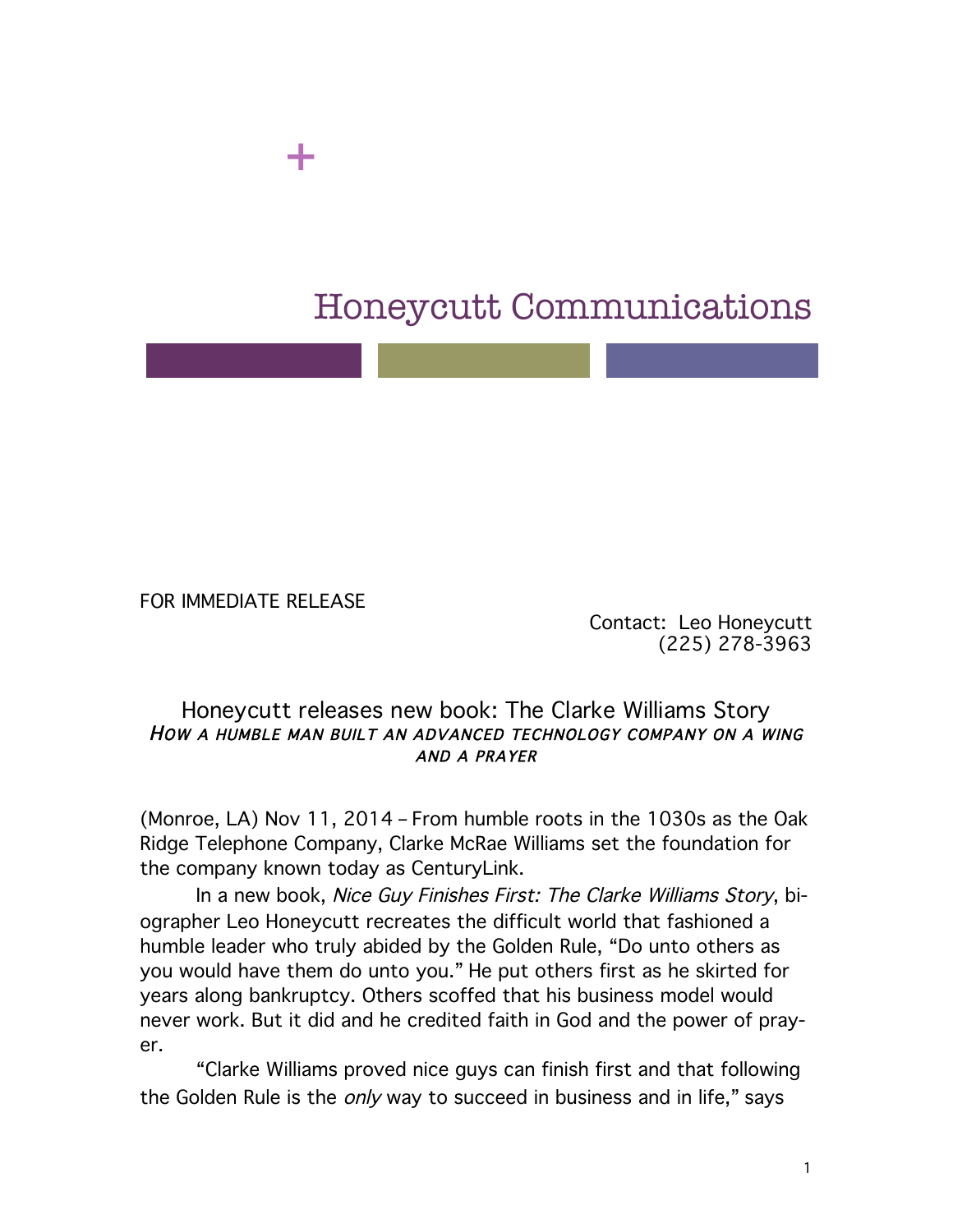nationally respected former U. S. House Majority leader and two-time presidential candidate, Richard Gephardt, now a CenturyLink board member. Gephardt credits Williams' vision as "guided" since Williams could not have known while acquiring mom-and-pop exchanges from 1947 into the 1970s that CenturyLink's value would skyrocket with the advent of cellular telephones. Today, CenturyLink employs 47,000 globally, is Louisiana's only Fortune 200 company, is the state's largest private employer, and is still based in Monroe.

It is a far cry from the 75-customer Oak Ridge (La.) Telephone Company for which the parents of 8-year-old Clarke McRae Williams paid \$500 in 1930. After three years in World War II, Clarke McRae's parents "gave" him the fledgling business which he diligently grew in order to provide improved service to his customers.

Using prayer as a business tool throughout his life, Williams found the Bible enabled him to predict human nature and that, since most never actually read the Bible, he gained an inadvertent competitive advantage. "My problem was trying to balance enough business to take care of the people it took to run it," explained Mr. Williams, who died in 2002. "I had to engage people who knew what to do. If it had been all my figuring on it, we probably wouldn't have gotten anywhere."

"Daddy never raised his voice, never got mad, and always made time for everyone, no matter how busy he was," daughter Carolyn Williams Perry says.

CenturyLink CEO and President Glen Post adds, "Mr. Williams' life still teaches me to be kind and true in all dealings, and that *anyone* can learn to succeed."

Former vice-chair of President Clinton's Joint Chiefs of Staff, Admiral Bill Owens, sums up, "Clarke Williams' life is one of the finest roadmaps I have ever seen for true happiness and genuine success."

Leo Honeycutt is the winner of both the Louisiana Literary Award and the Louisiana Historic Preservation Award for his biography of former governor Edwin Edwards. Honeycutt spent two years researching and writing the Clarke Williams book, finding that, "Business schools all leave out the basic element of leadership –faith– because it's the kind of moral issue this culture shies away from more each day. Clarke Williams embraced it, quietly, humbly, and with class."

After headlining this year's Louisiana Book Festival, a full rollout of Nice Guy Finishes First commences in Monroe for employees and families at CenturyLink headquarters on Tuesday, November 11, 2014; for the general public at University of Louisiana at Monroe on November 12; Mon-